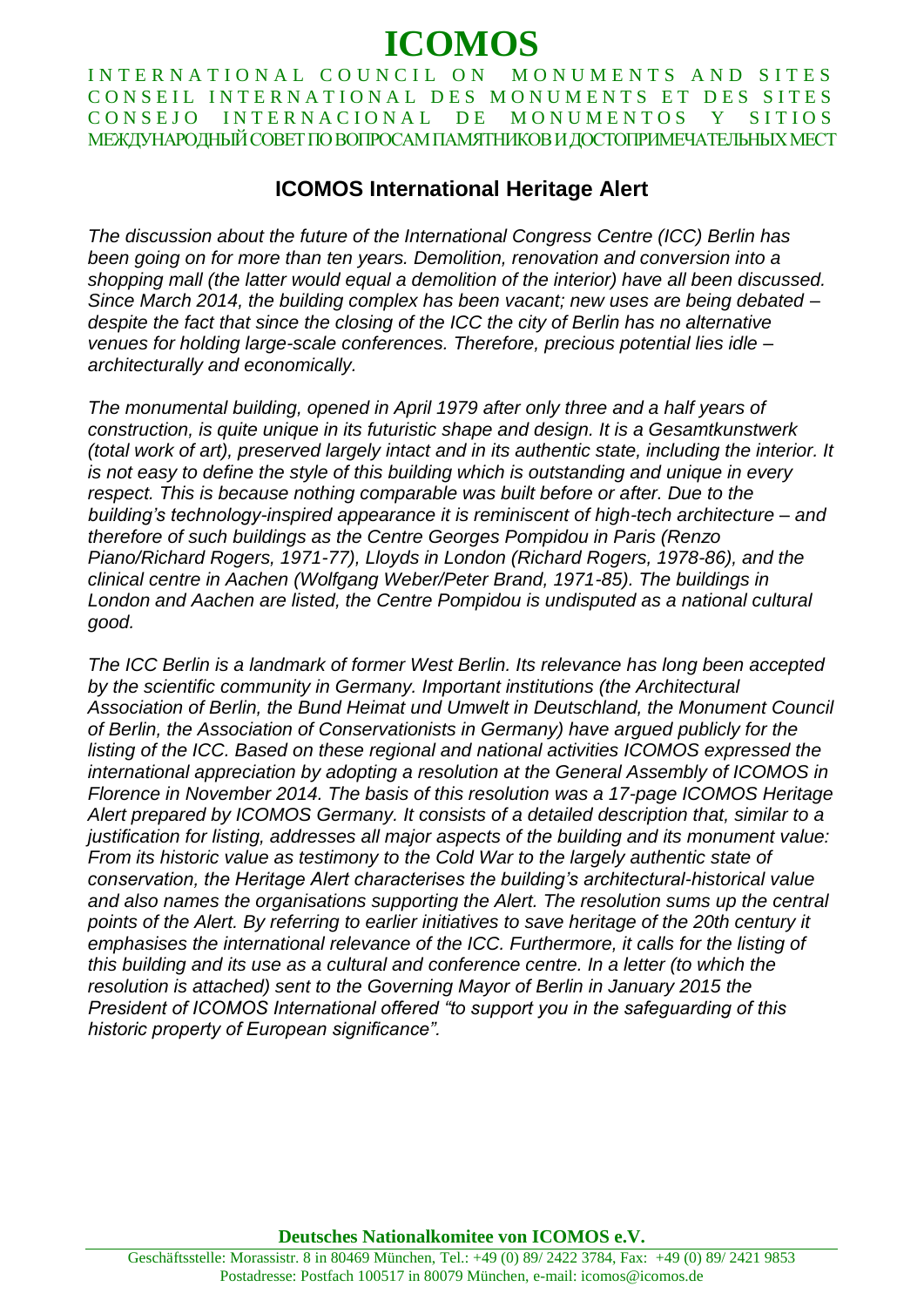#### **1 Identity of Building**

# **1-0 Current name and original name.\***

*ICC Berlin (Internationales Congress Centrum Berlin)* 

#### **1-1 Location Town, Country, Street**

*Germany (FRG), Berlin, District (Bezirk) of Charlottenburg-Wilmersdorf, Sub-Area (Ortsteil) Westend; postal address: Messedamm 22, 14055 Berlin, Germany*

#### **1-2 Classification/ Type of place**

*Monument of architecture and historic landmark of Berlin* 

#### **1-3 Current Heritage Protection Status**

*Acknowledged as very significant German post-war monument according to article 2 (1) and (2) of the Berlin Heritage Protection Law (Denkmalschutzgesetz Berlin), but officially not yet registered as listed property* 

#### **2-0 Statement of Significance and History**

#### **2-1 Statement of Significance**

*The ICC cannot be regarded in isolation. The Kongresshalle in the Tiergarten in West Berlin (1957), designed by Hugh Stubbins, supported by Eleanor Dulles and sponsored by the Benjamin Franklin Foundation, was a first step towards making the island city of West Berlin's function as a hub visible (as a counterpart, in East Berlin the Kongresshalle at Alexanderplatz was built after designs by Hermann Henselmann, 1961-64). However, the ICC was meant to have a much wider radius. It was planned as "Europe's congress centre". Its construction coincided with the Helsinki Accords (signing of the Helsinki Declaration on August 1, 1975). This Declaration included cooperation in the fields of economy, science, technology and environment. These are central points that are also reflected in the function and architecture of the ICC.*

*Furthermore, for those approaching Berlin from the west on the AVUS (part of motorway A 115), it played "a role similar to the Brandenburg Gate in former times". It is of high value as one of the most significant architectural testimonies to the Cold War in Berlin.*

*Also a striking symbol at the time because of its high-tech architecture, the ICC was a display of progress, modernisation and internationalisation and has shaped architectural and urban history. This grand edifice in Berlin is comparable to the Centre Pompidou in Paris (1971-77), Lloyds in London (1978-86) or the University Hospital in Aachen (1971-85), buildings and sites that already have been acknowledged as historic landmarks or – as the Centre Pompidou – have been accepted by the public and by politics as undisputed national treasures.*

#### **2-2 History of place**

*The place only began to write history with the construction of the ICC. The ICC – with a length of 320 m, a width of 80 m, and a height of 40 m – is situated broadly and*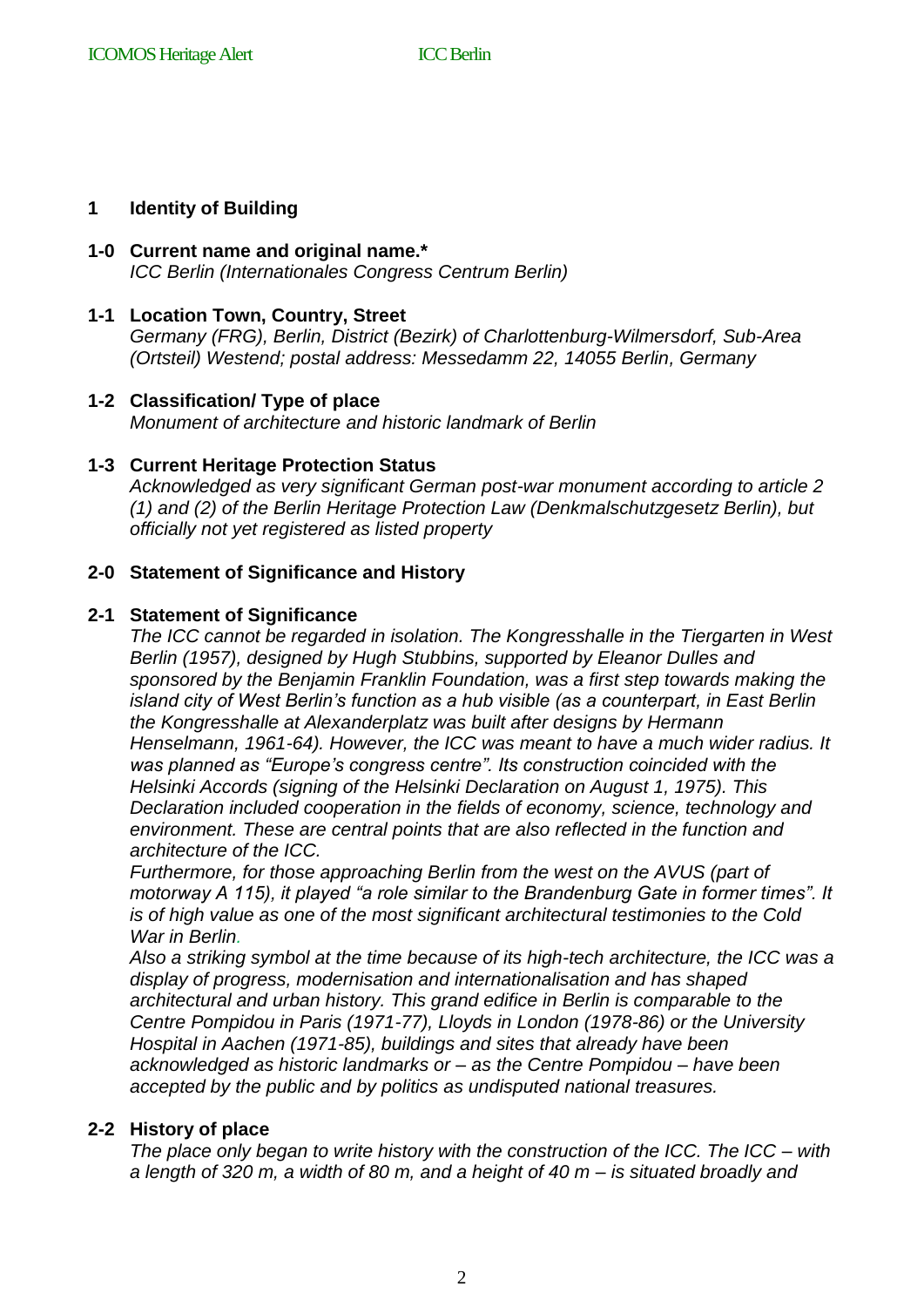*impressively between Messedamm, the city motorway and the railway lines flanking the others on the east side.*

*West of the ICC lies the trade-fair premise – including the tall hall of honour flanked by two halls of 100 m length each. These buildings – just like the round towers at the corners – were designed by the architect Richard Ermisch. They were erected 1935- 37 in the neo-classical style.*

*North of them is Hans Poelzig's Haus des Rundfunks (Broadcasting House). Its main front measures a length of 155 m. This front is faced with dark-fired clinkers. Dark red bricks can also be found at the ICC – as homage to Poelzig's building.*

*The measurements of the central neighbouring buildings are relevant, because the ICC reacts to the scale of its surroundings. It responds to the place, i.e. to the large trade-fair premise and to the heavy-traffic island situation of the site.* 

#### **2-3 Date of project/ Date of construction/ Finishing of work**

*The planning began in the mid-1960s. The ICC was erected between 1973 and 1979. The official opening took place on April 2, 1979.*

#### **2-4 Architect/Designers**

*Ralf Schüler and Ursulina Schüler Witte*

#### **2-5 Architect/Designers**

*Ralf Schüler (born in 1930) died in 2011. His wife Ursulina Schüler-Witte (born 1933) still lives in Berlin. It's possible to contact her by e-mail: [usw-schueler@t-online.de](mailto:usw-schueler@t-online.de)*

#### **2-6 Original and current use of building/place**

*The ICC was built as an international congress centre. Its function remained unchanged until its closing in April 2014.*

#### **2-7 Changes, additions**

*Only a few small adaptions and alterations were executed in the interior (for example the conversion of a cafeteria into a meeting room)* 

#### **2-8 Current condition and use**

*The ICC has been closed since spring 2014 and is now without use.*

#### **2-9 Original design intent and use**

*The architectural monument has remained nearly unchanged since the opening of the ICC; this applies to the exterior design and (neglected) surfaces as well as to the interior and its entire fittings. The International Congress Center (ICC) therefore meets the preservation criteria of authenticity and integrity to a high degree.*

#### **3-0 Description (history and technology)**

#### **3-1 Physical description**

*The building complex is 320 metres long, 80 metres wide and up to 40 metres high. The Congress Centre includes about 80 conference halls and meeting rooms, from 20 seats up to 9,100 seats in the two largest combinable auditoriums. The huge*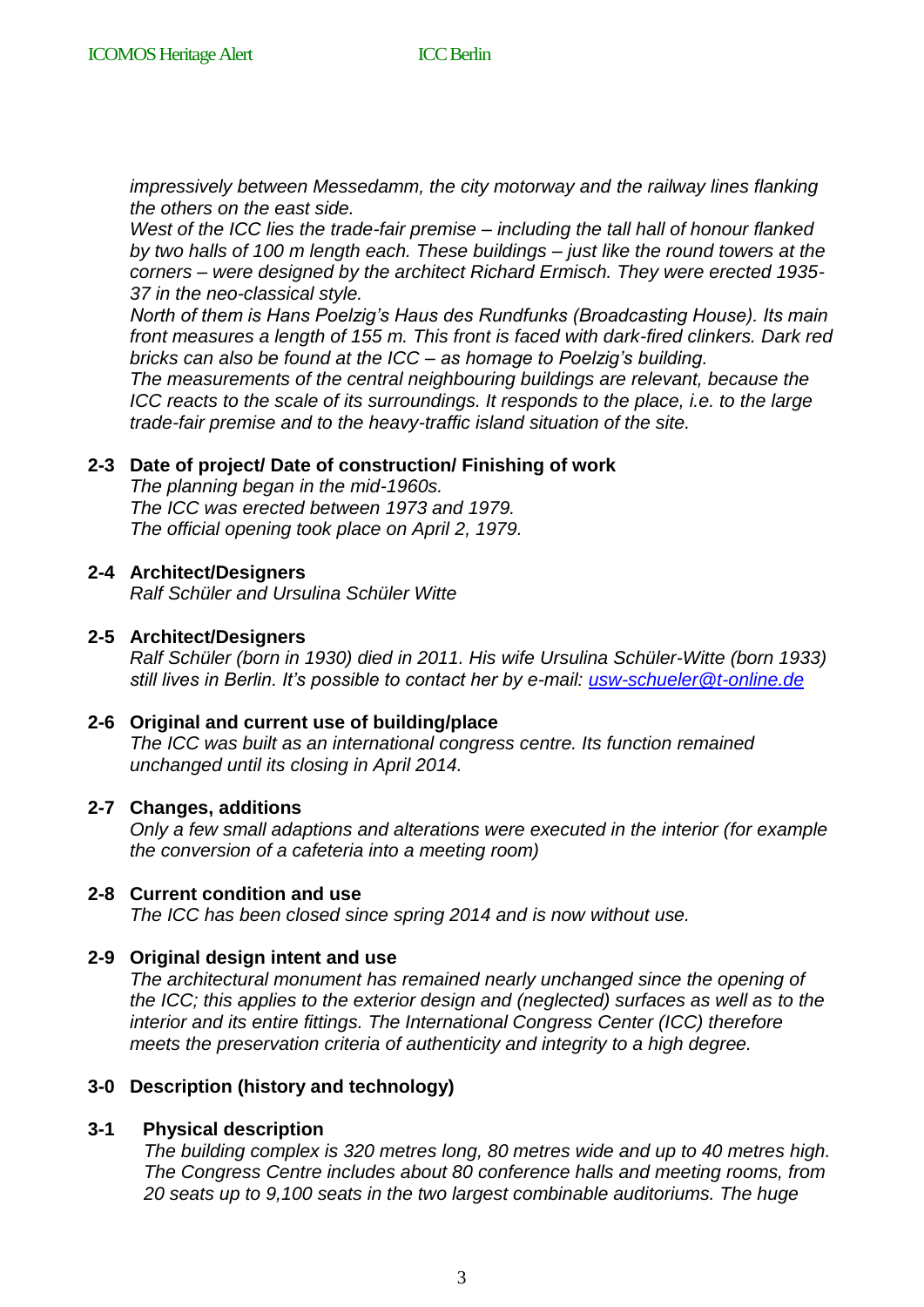*complex comprises a total of 800,000 cubic metres of enclosed space and can hold up to 20,300 visitors. An electronic lighting system on the three main levels of the interior guides to the congress and conference facilities. Parking for 600 vehicles is available and the closed bridge structure with three-storey walkway provides a direct link across the neighbouring eight-lane motorway (AVUS) between the ICC and the Berlin trade-fair premise.* 

# **3-2 Construction system used**

*To minimise traffic-induced noise and vibration from the roads, motorways and suburban railway nearby a so-called "house-in-house structure" was built. The construction is suspended from (10) external bridge-like steel trussed beams spanning over the building. The silvery anodized skin underlines the futuristic machine aesthetics of the whole complex.* 

#### **3-3 Physical context/setting**

*The ICC Berlin is situated on the western edge of the centre of Berlin and linked to the city's exhibition grounds (Messe Berlin Trade Fair Grounds). The free-standing congress centre is surrounded by very busy roads and motorways and located close to prominent listed buildings such as the old Berlin Radio Tower (Funkturm, 1924-26), linked with the historic fair halls (Messehallen, 1930s and 1950s) and the Palais at the Radio Tower (Palais am Funkturm, 1956/57), the Marshall House and the ERP-Pavilion (European Restitution Program-Pavilion, 1950), as well as the Summer Garden (Sommergarten, 1931) situated in between the two. On the opposite side of the street (Masurenallee) Berlin's Broadcasting House (Haus des Rundfunks, by Hans Poelzig, 1929/30) has been preserved, one of the internationally most significant monuments of the history of mass media in the 20th century.*

#### **3-4 Social and cultural context and value**

*The ICC was the largest, most prominent and most frequented convention centre in Germany and one of the most successful congress centres worldwide. Between 2004 and 2009 the ICC received the World Travel Award as the "World's Leading Conference and Convention Centre" five times and was also declared Europe's Leading Conference Centre four times. The building represents an architectural landmark of Berlin just like the neighbouring Radio Tower and has become a symbol of West Berlin and its exhibition grounds. Millions of people from all over the world visited the ICC in the last 40 years. Besides the Centre Pompidou in Paris (by Renzo Piano) the ICC can be looked upon as the most prominent and popular convention centre of the 1970s in Europe. There is no travel guide or architectural guide that does not mention the ICC. It has also become well known as a film and television set. In Wim Wenders' movie "Der Himmel über Berlin" ("The Sky over Berlin" / "Wings of Desire", 1987) the ICC serves as a characteristic opening motif.*

#### **3-5 Materials/fabric/form/function**

*The supporting structure was carried out mainly in steel and reinforced concrete; sprayed asbestos was used as fire protection on the steel framing construction; furthermore aluminium, masonry and lightweight partition walls were executed. In*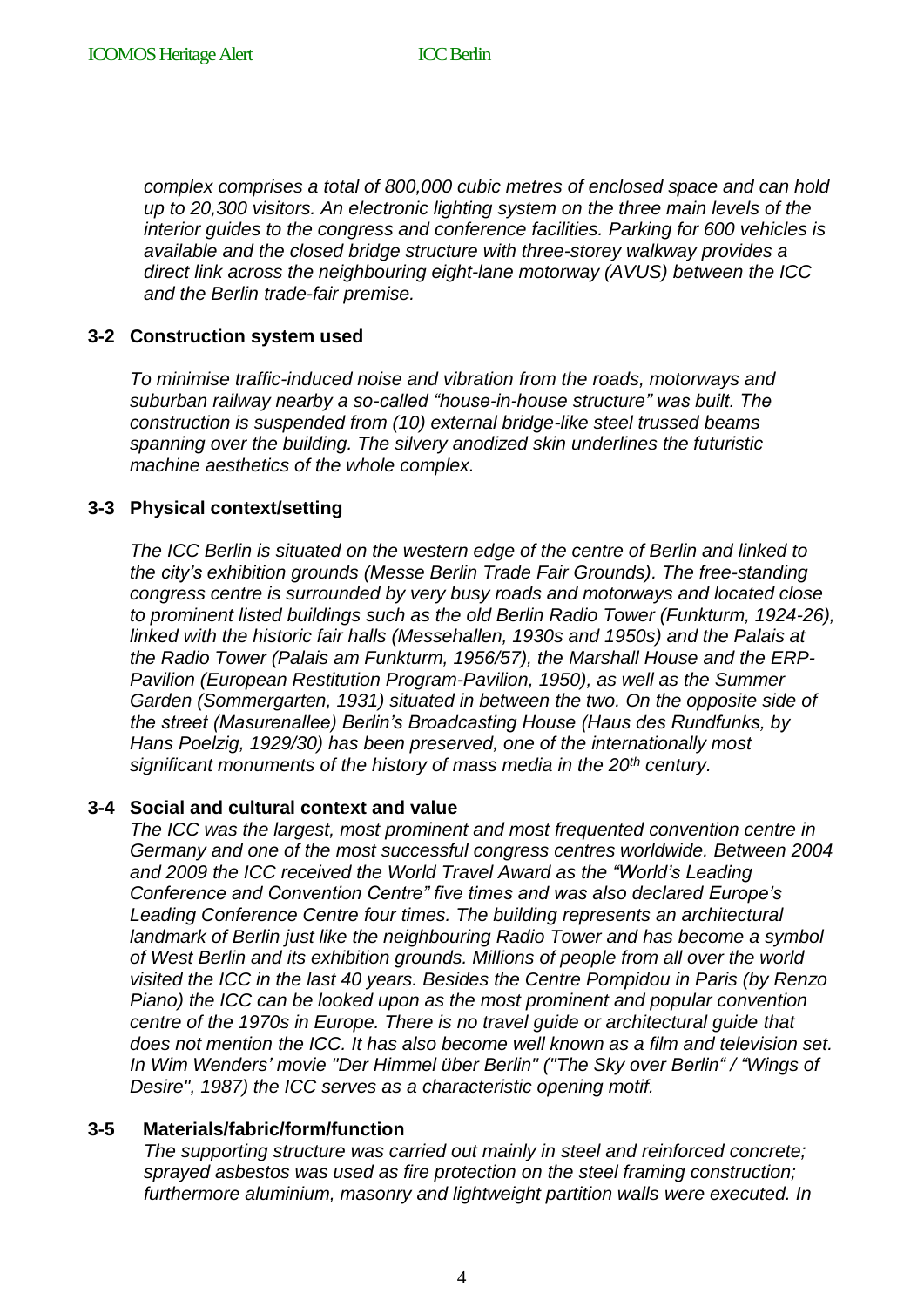*the building's interior many surfaces of floors, walls, ceilings etc are coated with modern synthetics (carpets, wall cladding, ceiling panels, etc). The form of the complex can be characterised as a technicistic mega-structure. The ICC is a multipurpose building including congress and convention facilities, auditoriums, theatre stages, spacious lobbies and exhibitions areas, advertising space, parking, equipped with conference seating, designed specifically for the ICC Berlin, internationally acclaimed lighting, sound and projection systems used for events of all kinds and Wireless LAN (WiFi) which can be accessed via Hot Spots.*

#### **3-6 Aesthetic value**

*Because of its unconventional machine-like form, the techno-like appearance of the metallic outer panelling and due to its isolated location between traffic and transport lines the ICC is often characterised as a spaceship or UFO landed at the fairground of Berlin. Its architecture celebrates the construction principle of carrying and supporting in a modernist machine-design aesthetic. The neo-futurist design of the mega-structure was obviously inspired by avant-garde ideas and drawings of the British Archigram Group. The ICC can be classified as a "Gesamtkunstwerk", a comprehensive work of architecture and arts, which forms an synthesis of urban design, the exterior and the interior design, including accessories, furnishings and building services or installations.*

*The interior design of the building combines Op Art and Pop Art references and offers a collection of significant works of building-related "art in architecture" (Kunst*  am Bau), such as the large light sculpture in the central lobby (by Frank Oehring) *penetrating through three floors and symbolising the nerve system of the various technical facilities of the building; the press bar panels in the bridge structure painted by Kurt Mühlenhaupt, showing characteristic scenes from the various Berlin districts; or the mirror elements in the side lobby of Hall 2 designed by the Krefeld artist Adolf Luther, reflecting reality and lending a more festive accent to the room, etc. An ICC specific light and colour system serves visitors as orientation.* 

#### **4-0 Source of Alert**

# **4-1 Proposer(s) of Heritage Alert, contact details**

*ICOMOS Germany, icomos@icomos.de ; ICOMOS ISC 20C*

#### **4-2 Groups supporting Heritage Alert and/or nomination, with contact details**

- *1. DoCoMoMo Germany e.V., Monika Markgraf; c/o Bauhaus Dessau Foundation, Gropiusallee 38, 06846 Dessau, Germany – mail: docomomo@bauhausdessau.de*
- *2. Association of State Conservationists in the Federal Republic of Germany (Vereinigung der Landesdenkmalpfleger in der Bundesrepublik Deutschland / VDL) – c/o Dr. Markus Harzenetter, Fürstenbergstr. 15, 48147 Münster, Germany – mail: [judith.sandmeier@lwl.org](mailto:judith.sandmeier@lwl.org)*
- *3. Union of State Archaeologists in the Federal Republic of Germany Archaeology (Verband der Landesarchäologen in der Bundesrepublik Deutschland / VLA) –*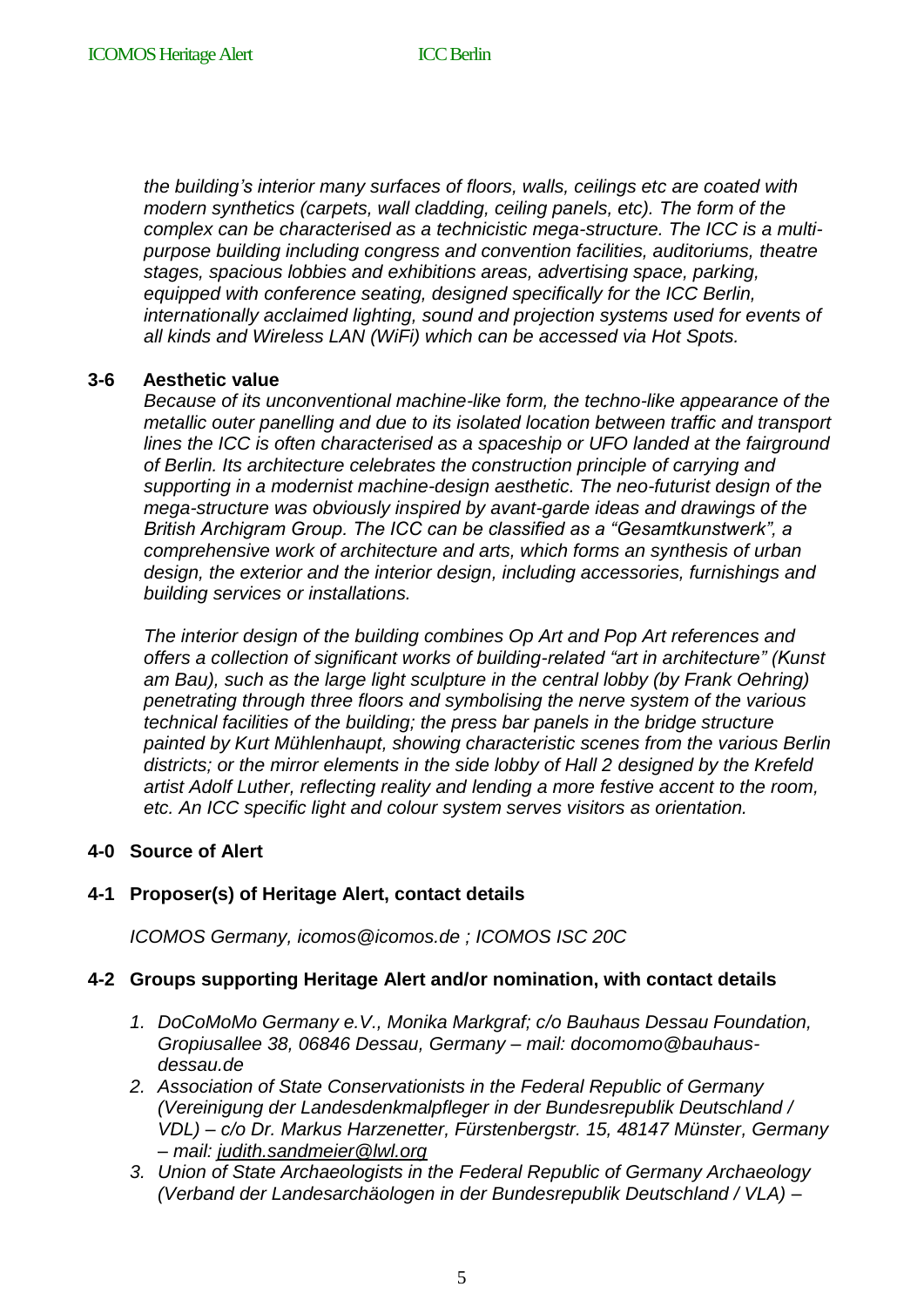*Prof. Jürgen Kunow, Zur Wetterwarte 7, 01109 Dresden, Germany – mail: [info@lfa.sachsen.de,](mailto:info@lfa.sachsen.de) or: juergen.kunow@lvr.de* 

- *4. Berlin State Monument Council (Landesdenkmalrat Berlin) – mail: [LDR@SenStadtUm.Berlin.de](mailto:LDR@SenStadtUm.Berlin.de)*
- *5. Chamber of Architects Berlin (Architektenkammer Berlin / AKB) – Christine Edmaier, Architektenkammer Berlin, Alte Jakobstraße 149, 10969 Berlin, Germany; mail: [kammer@ak-berlin.de](mailto:kammer@ak-berlin.de)*
- *6. Bund Heimat und Umwelt in Deutschland / BHU – Dr. Inge Gotzmann, Adenauerallee 68, 53113 Bonn, Germany – mail: [bhu@bhu.de](mailto:bhu@bhu.de)*
- **4-3 Groups potentially against Heritage Alert action** *Messe Berlin GmbH*
- **4-4 Local, Regional, International significance citations about the place** *Heritage at Risk, ICOMOS World Report 2011–2013 on Monuments and Sites in Danger, Hendrik Bäßler Verlag, Berlin 2014, edited by Christoph Machat, Michael Petzet and John Ziesemer, pp. 72 f.*

*See also item 4-6*

#### **4-5 Letters of support for Heritage Alert action, newspaper articles, etc.**

- *Nikolaus Bernau, Panzerkreuzer Charlottenburg, in: Radio Berlin Brandenburg (rbb), March 7, 2014.*
- *Nikolaus Bernau, Kann sich Berlin das leisten?, in: Berliner Zeitung, April 8, 2014.*
- *dpa, Sie nannten es "Raumschiff", in: Frankfurter Allgemeine Zeitung, April 9, 2014.*
- *Ulrich Zawatka-Gerlach, Ein neues Kaufhaus für den Westen, in Der Tagesspiegel, September 5, 2014.*
- -
- **4-6 Publications that describe the work/place, bibliography, etc.** *Bibliography*
	- *Georg Dehio. Handbuch der deutschen Kunstdenkmäler – Berlin. Berlin 1994, p. 198.*
	- *Georg Dehio. Handbuch der deutschen Kunstdenkmäler – Berlin. Berlin 2000, p. 182.*
	- *Reclam. Kunstführer Berlin. Stuttgart 1977, p. 297.*
	- *Rave, Rolf/ Knöfel, Hans-Joachim/ Rave, Jan: Bauen der 70er Jahre in Berlin. Berlin 1981, p. 373.*
	- *Wörner, Martin/ Mollenschott, Doris/ Hüter, Karl-Heinz: Architekturführer Berlin. Berlin 1997, p. 132.*
	- *Peters, Paulhans (ed.): Kongresszentren Kongresshotels (e+p Entwurf und Planung). München 1973.*
	- *Riedel, Robert: Kongresshalle und Kongresszentrum. In: Berlin und seine Bauten. Teil IX Industriebauten Bürohäuser. Berlin/München/Düsseldorf 1971, pp. 250-254.*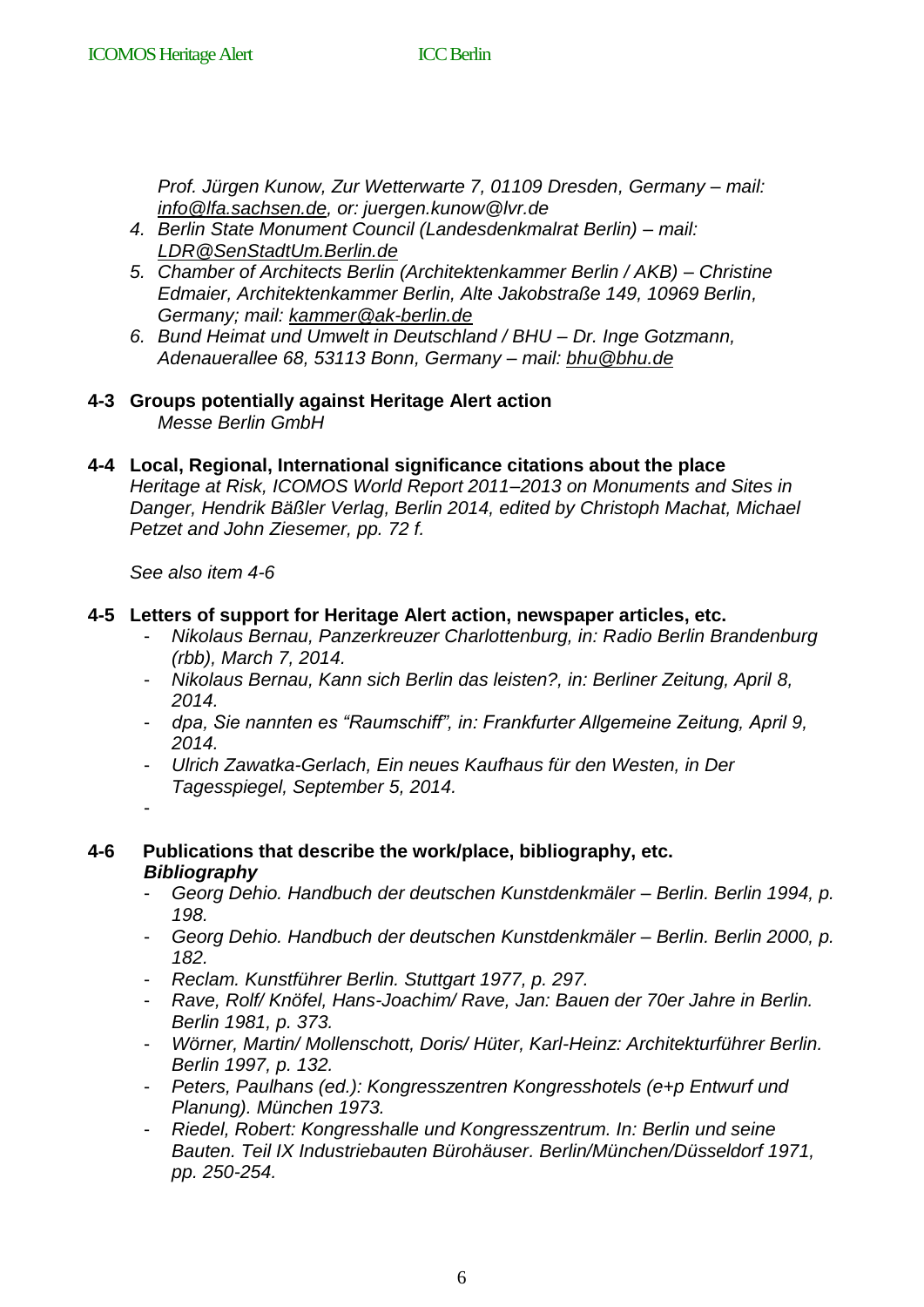- *Meyer-Bohe, Thomas and Walter: Bauten für Schulungen, Tagungen und Kongresse. Leinfelden-Echterdingen 1983, pp. 116-123.*
- *Meyer-Bohe, Thomas and Walter: Kongresszentren. In: DAB 10/81, p. 184.*
- *Ausstellungs-Messe-Kongress-GmbH (Hg.): Internationales Congress Centrum Berlin. 2. April 1979 Eröffnung. Berlin 1979.*
- *Klotz, Heinrich: Moderne und Postmoderne. Architektur der Gegenwart 1960- 1980. Braunschweig/Wiesbaden 1987, p. 83.*
- *Klingmann, Anna: Synthese von Architektur und Technik. Das Internationale Congress Centrum. In: Lepik, Andres/ Schmedding, Anne/ Gahl, Christian (eds.): Das XX. Jahrhundert. Ein Jahrhundert Kunst in Deutschland. Architektur in Berlin. Köln 1999, pp. 86 f.*
- *Kleihues, Josef Paul/ Becker-Schwering, Jan Gerd/ Kahlfeldt, Paul (eds.): Bauen in Berlin 1900-2000. Berlin 2000, p. 326.*
- *Pehnt, Wolfgang: Deutsche Architektur seit 1900. München 2005, p. 367.*

#### *Selection of earlier articles in professional journals, magazines and newspaper 1975 - 2005:*

- *Schüler, Ralf/Schüler-Witte, Ursulina: Das neue Kongresszentrum Berlin. In: werk 2/1975 Begegnungsorte – Kongresszentren, pp. 159-163.*
- *Schüler, Ralf: Centre International des Congrés, Berlin. In: Architecture d'aujourd´hui Nr. 212, 1980, pp. 26-30.*
- *Hoffmann, Hans Wolfgang: Der zweite Blick: Das Internationale Congress Centrum Berlin. In: DAB 3/2001, p. 18.*
- *Düttmann, Martina: Dem ICC zum fünfundzwanzigsten Geburtstag. In: Bauwelt 13/2004, pp. 32-37.*
- *Schmitz, Frank: Ungeliebtes Mutterschiff. In: Quest Magazin 12/2004, pp. 60-67.*
- *Berg, Ronald: Die Glorreichen Siebziger. Zehn Gründe, die glänzende Kongressmaschine ICC nicht abzureißen. In: Zitty 19/2005, pp. 32 f.*
- *Schröder, Christian: Raumschiff ICC. In: Tagesspiegel, August 21, 2005.*
- *Rogall, Wolfgang: ICC Berlin ist das weltweit führende Kongresszentrum. In: Baukammer Berlin (ed.): Baukammer Berlin. Mitteilungsblatt für die im Bauwesen tätigen Ingenieure 2/2005, pp. 34-36.*
- *Richter, Christine: Erst der Palast, jetzt das ICC. Symbole Ost- und West-Berlins verschwinden. In: Berliner Zeitung, June 29, 2005.*
- Zawatka-Gerlach, Ulrich: "Das ICC ist weltweit ein Symbol". In: Tagesspiegel, *December 17, 2005.*
- *Otto, Martin: Die großen Zerstörer. Nun trifft die Berliner Gussstahlkugel Deutschlandhalle und ICC. In: FAZ, August 8, 2005.*
- *Lang-Lendorff, Antje: Raumschiff billig abzugeben. In: Berliner Zeitung, June 30, 2005.*
- *Oleow, Matthias: ICC-Abriss: SPD-Chef warnt den Senat vor Alleingang. In: Tagesspiegel, December 11, 2005.*
- *Ibid.: Weltmarke wird demontiert. In: Tagesspiegel, December 18, 2005.*

# **4-7 Time constraints for advocacy**

*The future of the ICC Berlin is uncertain; several inconsistent expert reports, market and location analyses as well as feasibility studies for the conversion and reuse of the building (1. congress and convention centre or musical hall and playhouse; 2.*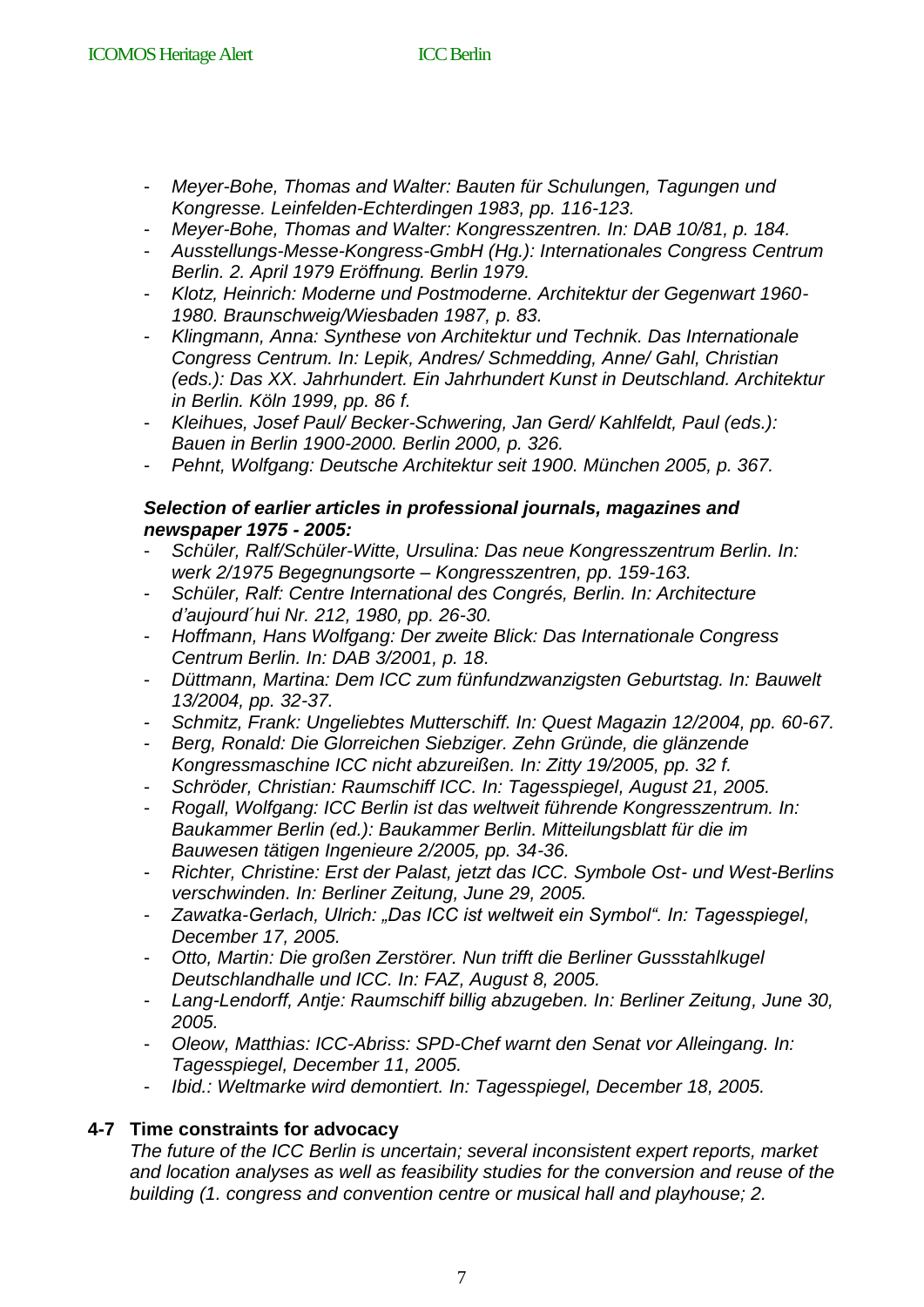*commercial shopping centre; 3. public museum or library; 4. "House of Innovation" or showroom of cultural living and interaction; 5. "House of Interaction, Living & Innovation", etc), cost calculations for renovation and transformation are being discussed in the Berlin Parliament and Senate of Berlin; a political decision is intended for this legislative period (2011-2016).* 

#### **5-0 Recommended action**

#### **5-1 Heritage Alert: international/national distribution via ICOMOS**

#### **5-2 Letters to**

*Ralf Wieland President of the Berlin House of Representatives (Präsident des Abgeordnetenhauses von Berlin) Abgeordnetenhaus von Berlin Niederkirchnerstraße 5 10117 Berlin, Germany*

*The Governing Mayor of Berlin (Regierender Bürgermeister) Senate Chancellery Jüdenstr. 1 10178 Berlin, Germany*

*Peter Zühlsdorf Chairman of the Supervisory Board of the Messe GmbH Berlin Messe Berlin GmbH Messedamm 22 14055 Berlin, Germany*

- **5-3 ICOMOS National, Scientific Committee Website upload** ICOMOS Germany; ICOMOS ISC 20C
- **5-4 Affiliated organisation distribution** *Docomomo, UIA, Europa Nostra, World Monuments Fund*

#### **5-5 Other actions recommended**

*Resolution was adopted by the 18th General Assembly of ICOMOS in Florence 2014 appealing to the authorities of the Federal State of Berlin to preserve the monument and to reactivate the disused architectural monument while conserving its function.*

*Press release referring to the resolution of the 18th GA and the recommendations to the Berlin authorities* 

#### **6-0 Desired outcome**